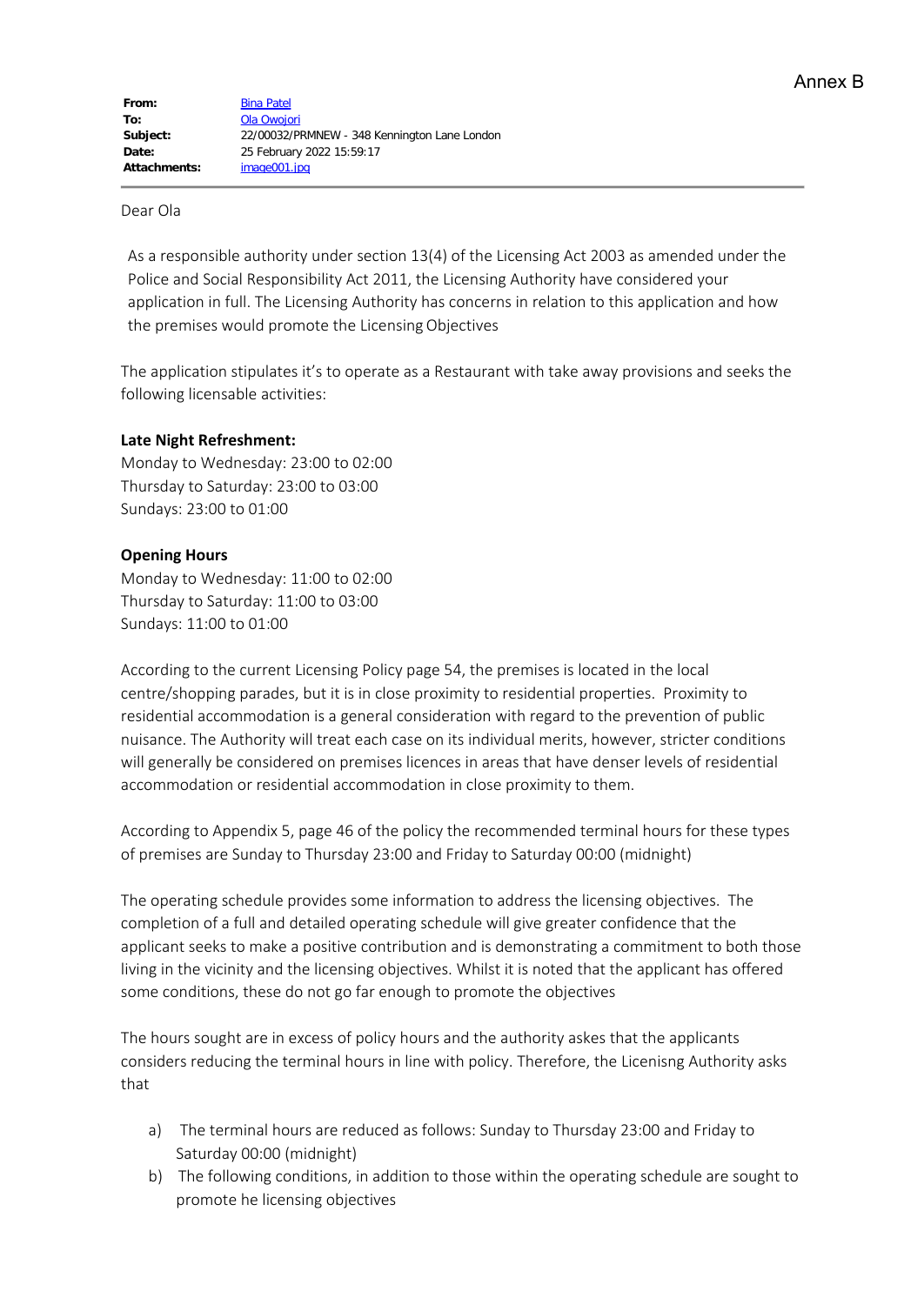## **Additional conditions**

- 1. Vehicles used for delivery should not be left idle outside the premises to ensure residents in the locality are not disturbed
- 2. All delivery orders shall be to a registered residential or business address. There shall be no deliveries to public/communal areas or open spaces
- 3. During the hours of operation of the premises, the licence holder shall ensure sufficient measures are in place to remove and prevent litter or waste arising or accumulating from customers in the area immediately outside the premises, and that this area shall be swept and or washed, and litter and sweepings collected and stored in accordance with the approved refuse storage arrangements by close of business.
- 4. The management shall ensure that receptacles for waste within the premises are emptied regularly to minimise nuisance smells
- 5. All waste shall be properly presented and placed out for collection no earlier than 30 minutes before the scheduled collection times.

If the applicant is minded to are to the above, the authority will withdraw its representation.

*Please note that should the applicant agree to amend the terminal hours in line with policy, condition 6 within their operating schedule would not be required.*

Regards Miss Bina Patel Licensing Manager London Borough of Lambeth Public Protection and Regulatory Services Resident Services Lambeth Council 3rd Floor Civic Centre 6 Brixton Hill London, SW2 1EG

**Phone:** 020 7926 4103 **Mobile:** 07548 148 102 **Email: [bpatel@lambeth.gov.uk](mailto:bpatel@lambeth.gov.uk)** <http://www.lambeth.gov.uk/licensing/>

#### **Items by post should be sent to**:

London Borough of Lambeth, Community Safety, PO Box 734, Winchester SO23 5DG

### **Items for courier or hand delivery should be delivered to:**

London Borough of Lambeth, Community Safety, Civic Centre, 6 Brixton Hill, LONDON, SW2 1EG